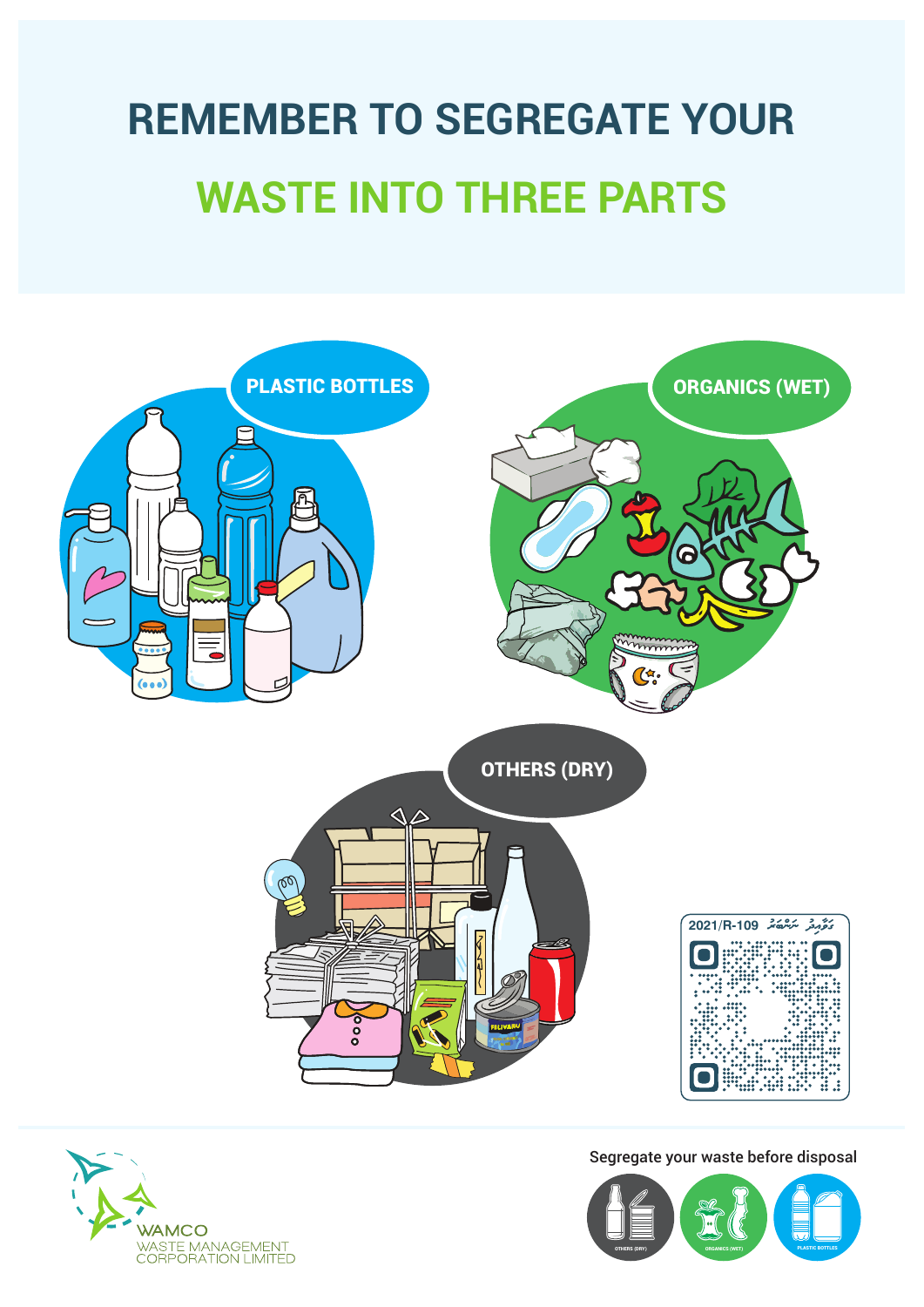### **ORGANICS / KITCHEN WASTE**



Please do not mix your organic waste with any plastics or metals.



## **PLASTIC BOTTLES Plastic Bottles**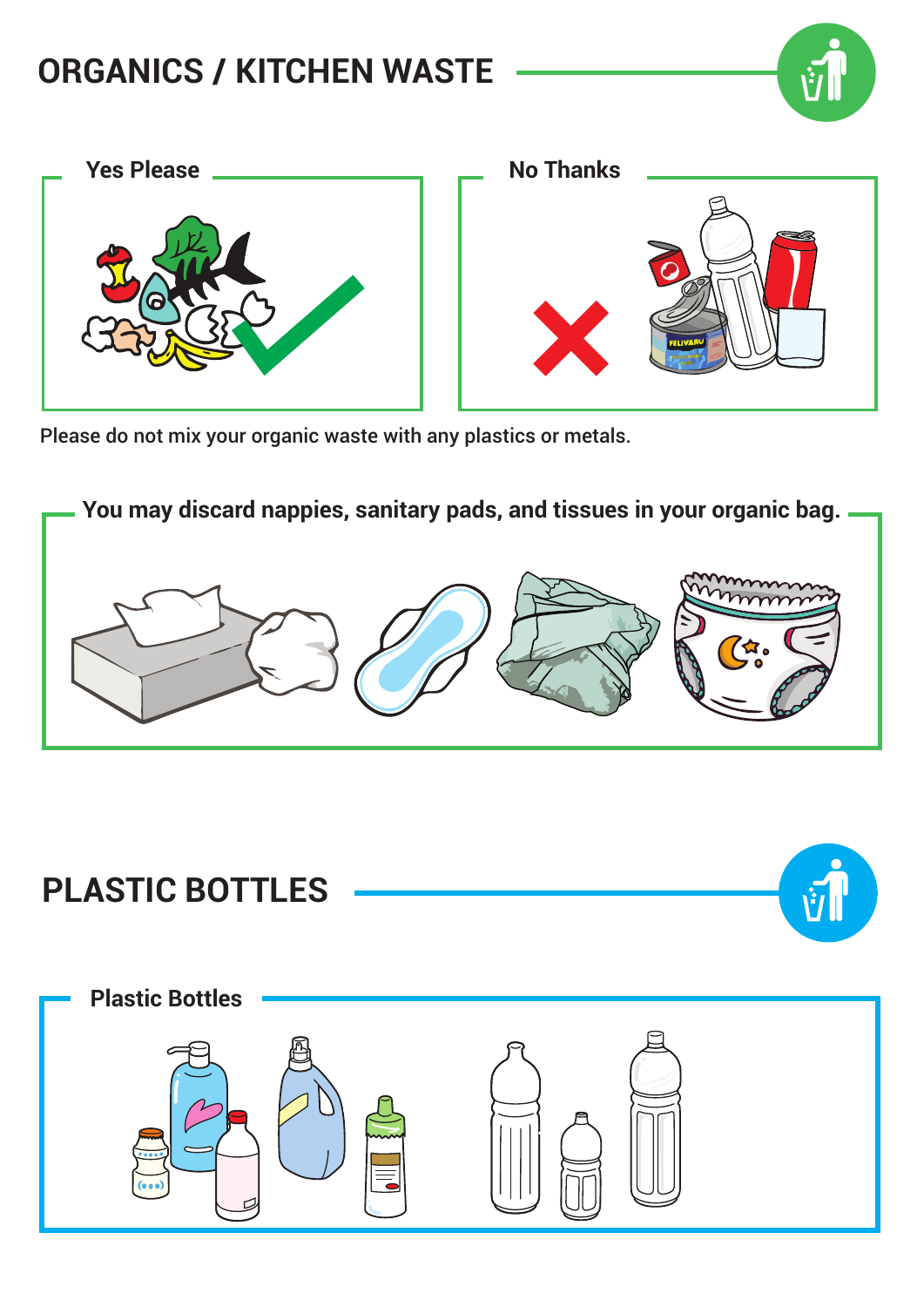



Before being discarded, cardboard boxes must be folded, stacked, and bound.

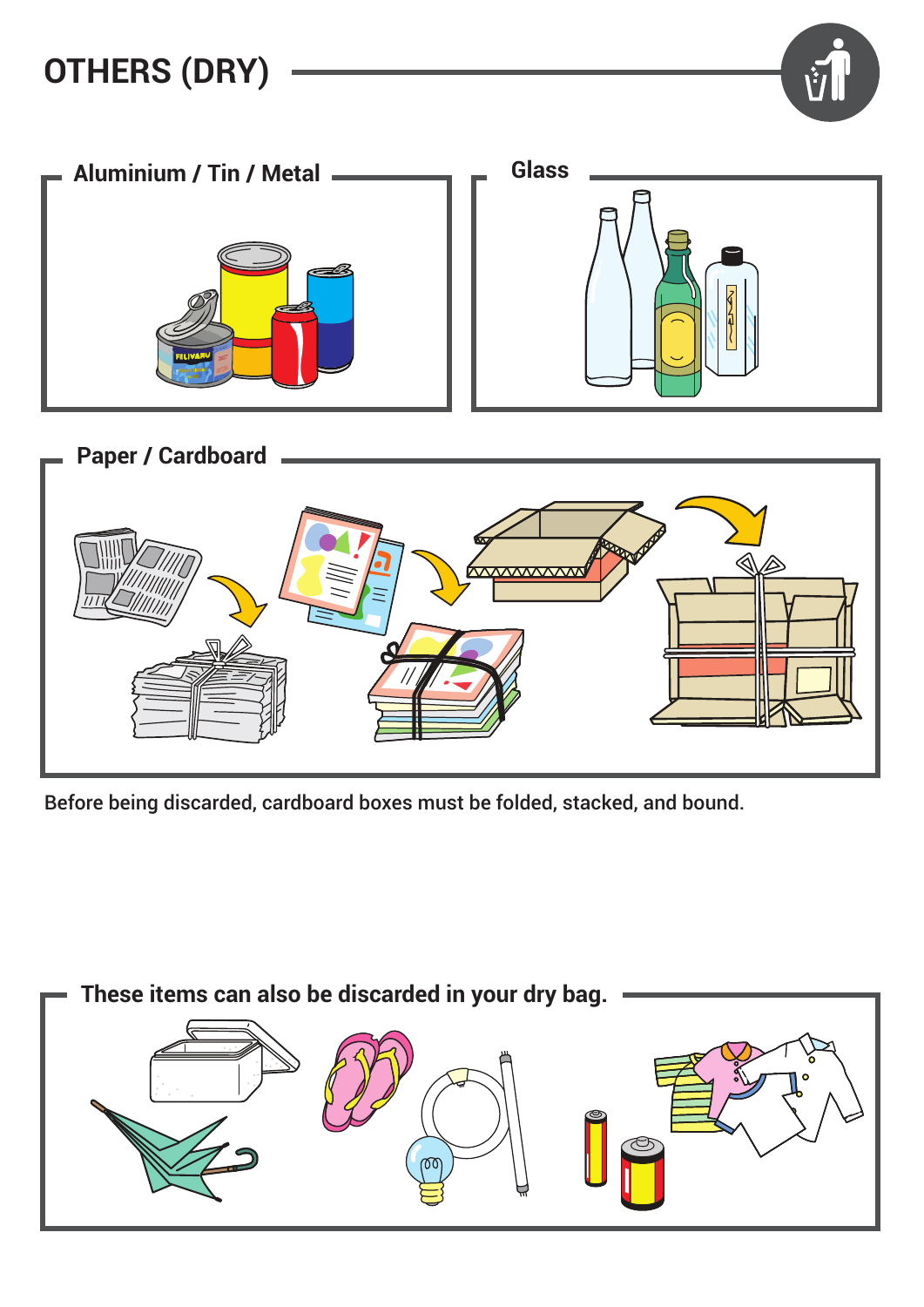### **GENTLY WIPE ANY FOOD SCRAPS AND RESIDUE LEFT INSIDE PLASTICS AND TINS SET OUT FOR DISPOSAL**

# **Wipe Collect Pack**



**For more information please call**

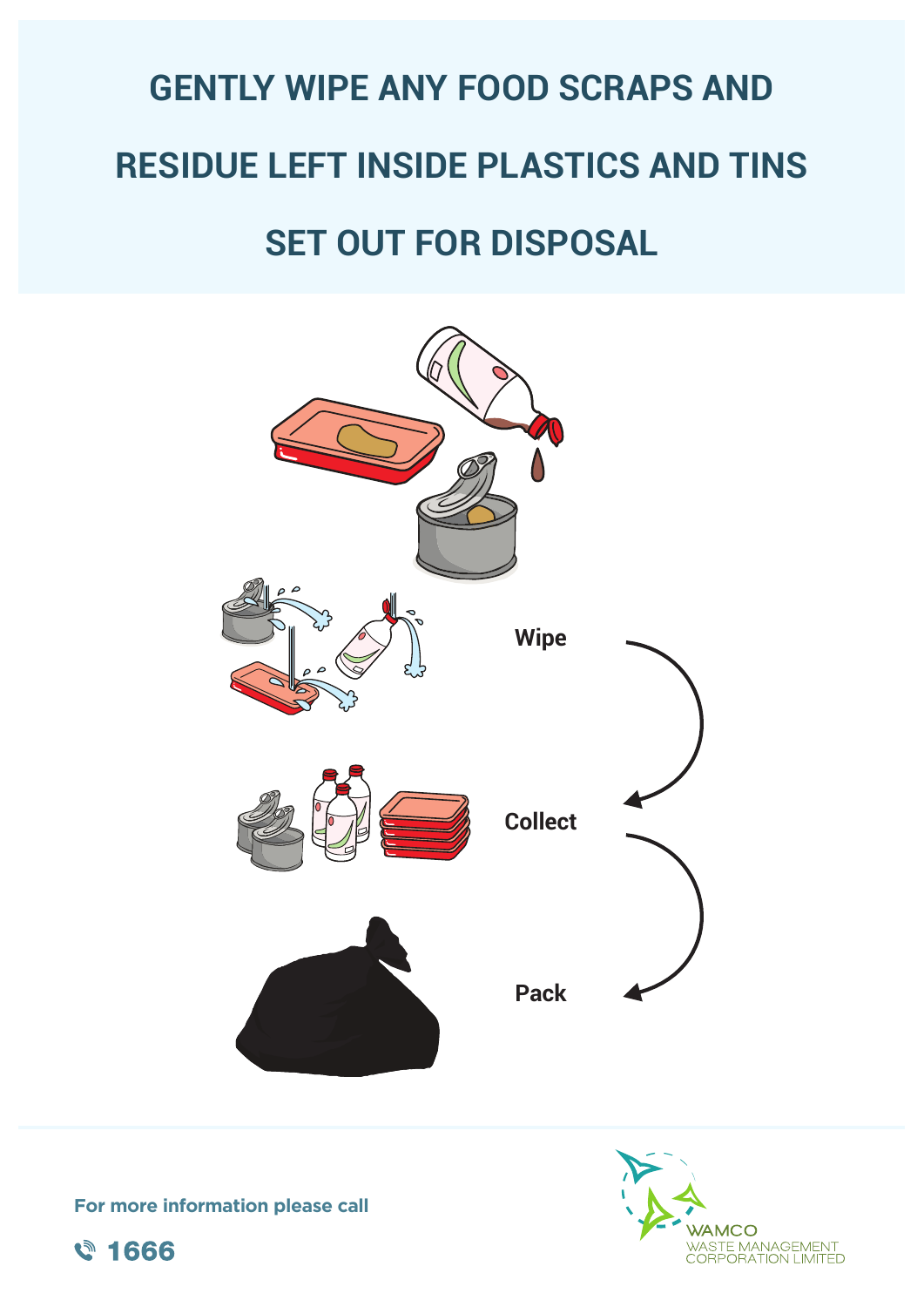### **TO DISCARD BIG AND BULKY ITEMS**



**Rely on WAMCO CAPS Lite to discard smaller items**







Small – MVR. 25/ per item\*

Medium – MVR. 50/ per item\*

Large – MVR. 75/ per item\*

#### **Rely on WAMCO CAPS for larger clean ups**

- MVR 250 /- for our 350 kg truck per trip\*
- MVR 550/- for our 1.5 ton truck per trip\*  $\bullet$
- MVR 750/- for our 2 ton truck per trip\*  $\bullet$
- MVR 950/- for our 4 ton truck per trip\*  $\bullet$

\*Prices inclusive of GST and transfer fee





**For more information please call**

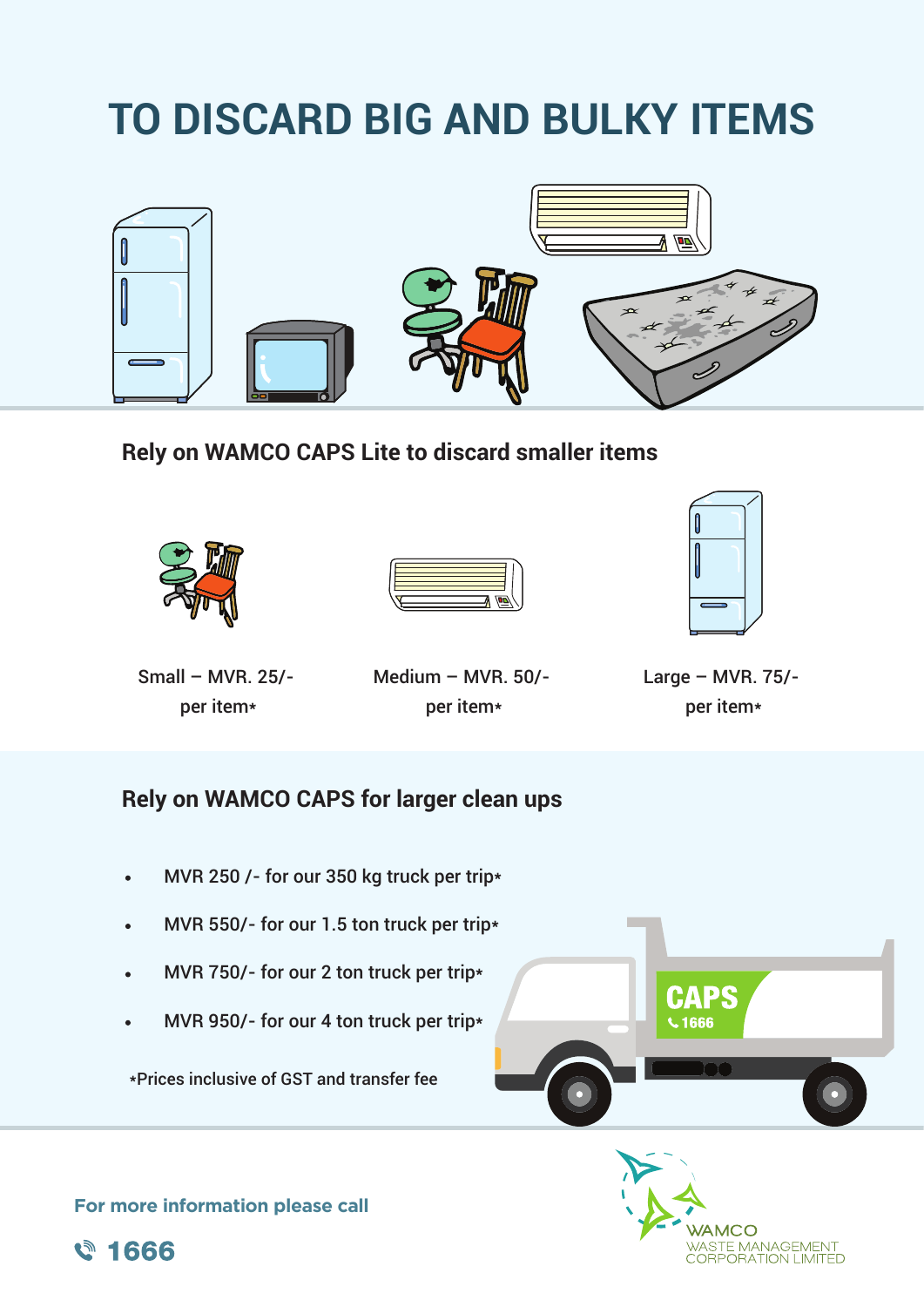### **SEGREGATE YOUR WASTE BEFORE DISPOSAL**



For more information please call





**ORGANICS (WET)**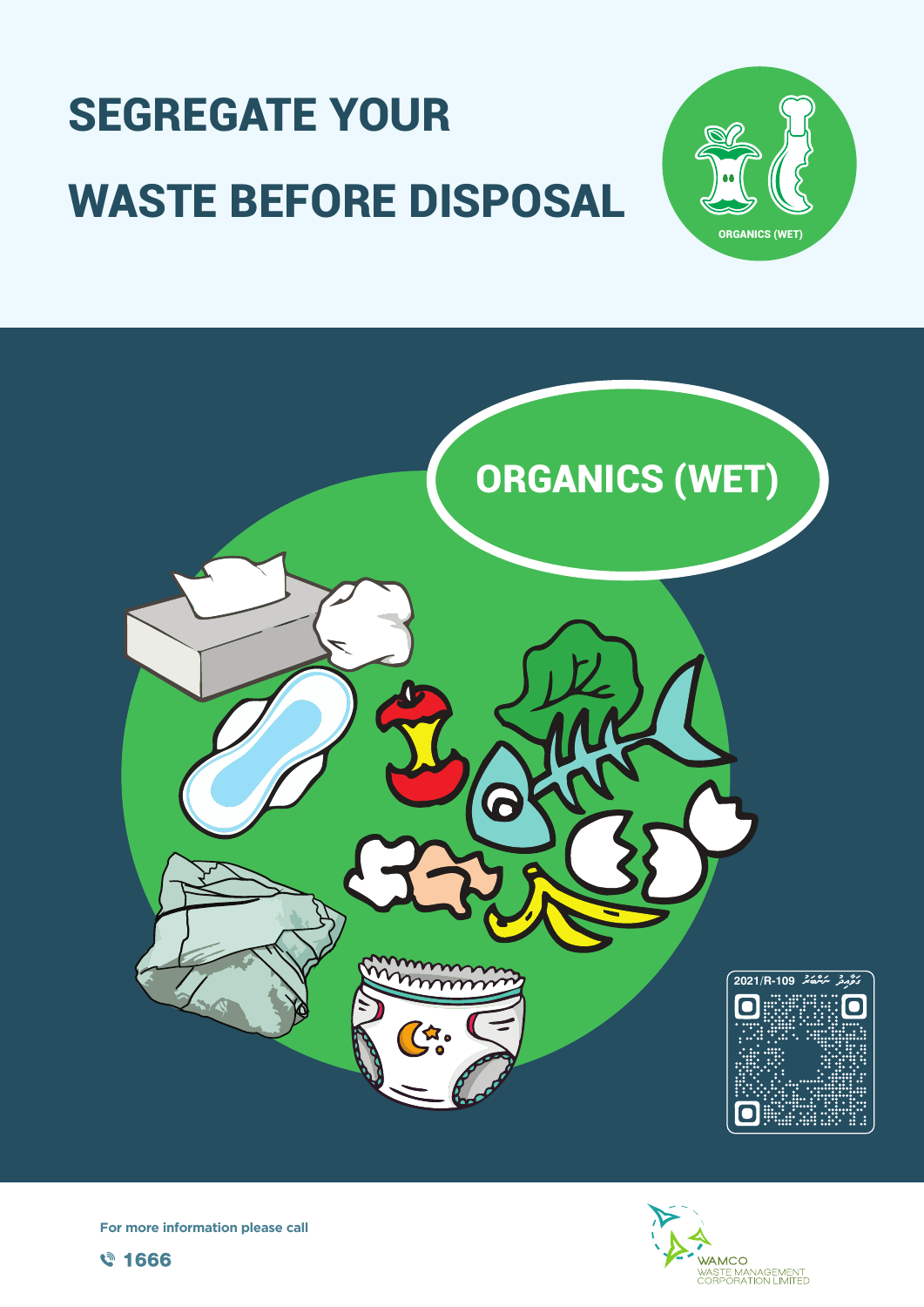





For more information please call





**PLASTIC BOTTLES**